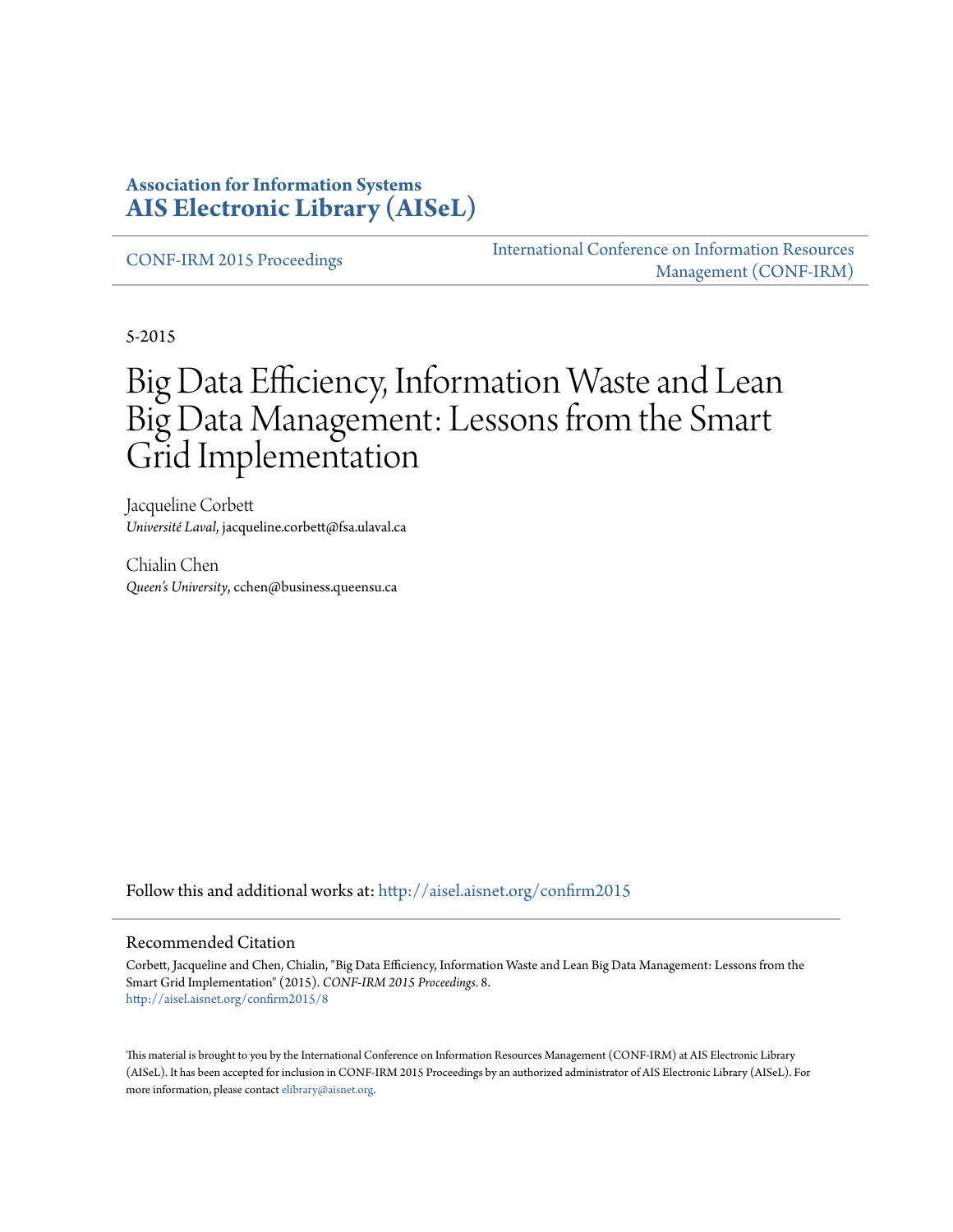## **R60. Big Data Efficiency, Information Waste and Lean Big Data Management: Lessons from the Smart Grid Implementation**

Jacqueline Corbett Université Laval jacqueline.corbett@fsa.ulaval.ca

Chialin Chen Queen's University cchen@business.queensu.ca

#### *Abstract*

Big data has become a popular buzzword today with the underlying assumption that bigger data is better. However, by its nature, big data comes with many challenges and environmental costs. In contrast to other research that has examined the benefits and costs of big data independently, our research-in-progress provides an integrated perspective. Theoretically, we draw on the perspective of lean information management to develop the novel concept of Lean Big Data Management and a framework for evaluating it. In developing our framework, we characterize and define new concepts including Big Data Efficiency, and propose the data envelopment analysis approach as a method for measuring it. We provide an illustrative example using data from the U.S. electricity sector and discuss potential implications of this research.

### *Keywords*

Big Data, Lean Information Management, Data Envelopment Analysis

### **1. Introduction**

In 2011, the digital universe reached 1.8 trillion gigabytes and it is doubling every two years [\(Hudson 2014\)](#page-7-0). Big data has become a business buzzword with the underlying assumption that bigger data is better. However, big data comes with many challenges [\(Jacobs 2009\)](#page-7-1): organizations must adjust analytic processes, develop new data scientist capabilities, move analytics into core business functions, and ensure alignment between the business goals and technical capabilities [\(Davenport et al. 2012;](#page-6-0) [Kiron 2013\)](#page-7-2). Environmentally, big data also has substantive costs associated with powering the internet, servers, data centers and other IT infrastructures necessary for collection, analytics, storage and distribution [\(Hudson 2014\)](#page-7-0).

Work is underway to improve the efficiency and environmental performance of data centers [\(Daim et al. 2009\)](#page-6-1), however, the majority of research relates to IT infrastructures rather than the applications being run or data being processed. Similarly, we find gaps in the big data research. Research has examined the benefits of big data [\(e.g., Brynjolfsson and McAfee 2012\)](#page-6-2) or the costs of big data [\(e.g., Winter Corporation 2013\)](#page-7-3), but few studies have investigated both. Our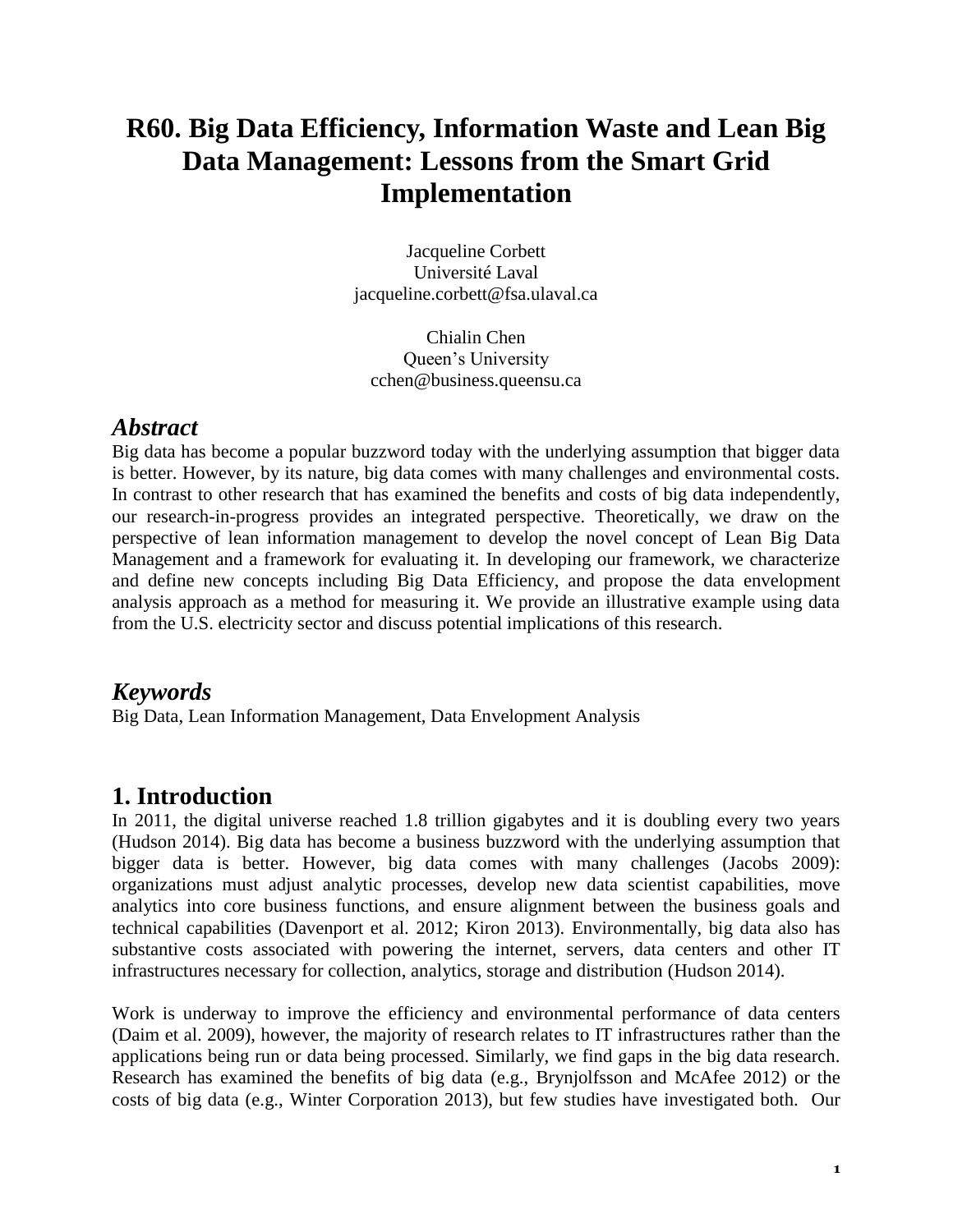research-in-progress addresses these gaps by focusing on the integrated consideration and measurement of big data benefits and costs.

To inform our research, we refer to the literature on lean information management. Lean thinking is a general management philosophy focused on eliminating waste in order to optimize customer value [\(Liker 2003\)](#page-7-4). Originally conceptualized within manufacturing, subsequent work has extended the concept to lean management [\(Womack and Jones 1996\)](#page-7-5) and lean information management [\(Hicks 2007\)](#page-7-6). Extending the idea further, our work develops the novel concept of Lean Big Data Management and seeks to create a conceptual framework for evaluating it. We define new concepts including Big Data Efficiency, Information Waste and Costs of Big Data. Then, we propose to illustrate these concepts using data envelopment analysis (DEA) and data from the smart grid implementation in the U.S, which is expected to result in a nine-fold increase in the amount of data available to utilities [\(Ambrosio 2011\)](#page-6-3).

The expected contributions of our research are twofold. First, we extend the big data literature by defining the new concept of Lean Big Data Management. Our conceptualization provides a more holistic view of big data processes owing to the addition of the lean perspective which seeks to optimize complete processes rather than sub-processes where waste may exist in the gaps. Second, we propose a novel performance measure termed Big Data Efficiency to jointly measure the benefits and costs of big data management and illustrate this measure with numerical examples from smart grid implementation.

### *2. Literature Review: Lean Information Management*

Lean information management (LIM) focuses on the creation of value and the elimination of waste throughout the information processing lifecycle [\(Cottyn et al. 2008\)](#page-6-4). Waste includes "the additional actions and any inactivity that arise as a consequence of not providing the information consumer immediate access to an adequate amount of appropriate, accurate and up-to-date information" [\(Hicks 2007, p. 238\)](#page-7-6). For some time, lean thinking and information technology were considered to be incompatible [\(Cottyn et al. 2008\)](#page-6-4) because IT was seen as a barrier to lean information management [\(Hölttä et al. 2010\)](#page-7-7). Although analogies to the seven essential sources of waste in manufacturing have been identified for information management (Table 1), their impacts have not been thoroughly investigated as they are often considered to be trivial [\(Hicks](#page-7-6)  [2007\)](#page-7-6). In contrast, we contend these costs are becoming significant in the era of big data.

### *3. Conceptual Development*

Our conceptual framework involves four main constructs: Lean Big Data Management, Big Data Efficiency, and Costs of Big Data, and Big Data Benefits. Each of these is defined below.

We suggest the goal of *Lean Big Data Management* is the creation of a value stream related to the collection, processing, storage, analysis and mining, dissemination, maintenance and disposal of big data with minimal waste. Waste arises from different organizational processes along the value chain from collection and creation of big data to its eventual disposal. Beyond the types of waste associated with LIM, we identify new types of waste specifically associated with big data (see Table 1). Given the potential for big data waste, the question becomes: how we can measure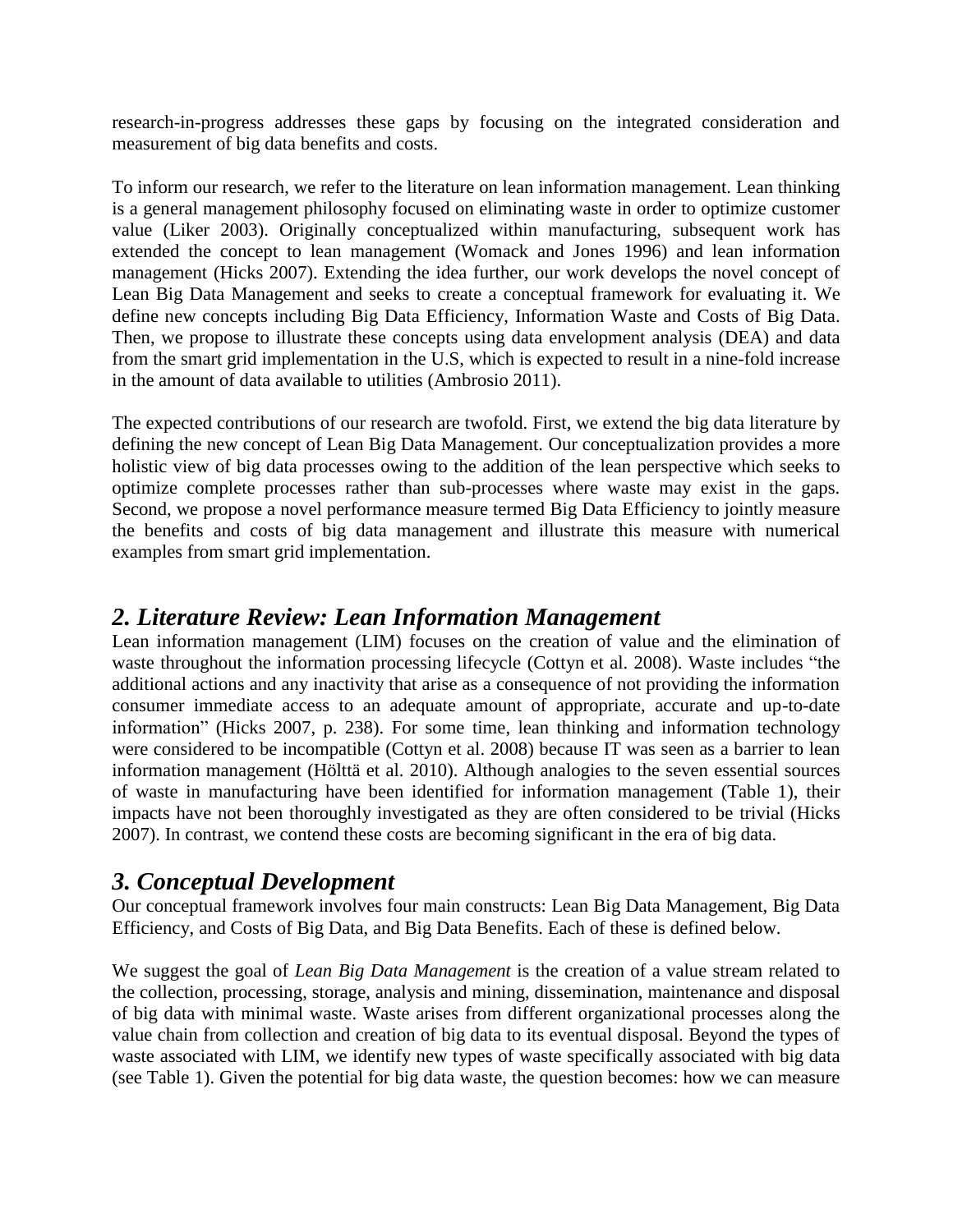lean big data management and make comparisons across different organizations? Our conceptual model proposes to do this through the new construct of Big Data Efficiency.

| <b>Manufacturing Waste</b> | <b>Information</b>                                                          | <b>Big Data Waste</b>                                                                                                                                         |  |  |
|----------------------------|-----------------------------------------------------------------------------|---------------------------------------------------------------------------------------------------------------------------------------------------------------|--|--|
| (Womack and Jones 1996)    | <b>Management Waste</b>                                                     |                                                                                                                                                               |  |  |
| Overproduction             | Flow excess (Cottyn et al.<br>2008; Hicks 2007)                             | Flow excess; excess data collection:<br>activities associated with collecting and creating data<br>beyond value-added needs                                   |  |  |
| <b>Waiting</b>             | Flow demand (Cottyn et<br>al. 2008; Hicks 2007)                             | Flow demand; data congestion: queue in data<br>processing due to insufficient processing<br>capacity/capability                                               |  |  |
| <b>Transport</b>           | <b>Unnecessary transfer</b><br>(Cottyn et al. 2008)                         | Data transmission excess: unnecessary transmission<br>of data during collection, storage and processing                                                       |  |  |
| <b>Extra processing</b>    | <b>Failure demand (Cottyn)</b><br>et al. 2008; Hicks 2007)                  | Failure demand; data cleansing waste: resources<br>spent on cleansing and mining "dirty data" (Hernandez<br>and Stolfo 1998)                                  |  |  |
| <b>Inventory</b>           | <b>Excessive information</b><br>(Cottyn et al. 2008; Hölttä<br>et al. 2010) | Data storage excess; data entropy: over-time the<br>usability of data diminishes (Christensen et al. 2011)                                                    |  |  |
| <b>Motion</b>              | <b>Incompatibility</b> (Cottyn<br>et al. 2008; Hölttä et al.<br>2010)       | Data integration failure: extra processing and data<br>integration efforts taken to accommodate inefficient<br>layout, defects, reprocessing, and excess data |  |  |
| <b>Defects</b>             | <b>Flawed flow</b> (Hicks 2007;<br>Hölttä et al. 2010)                      | Flawed flow; flawed data waste: activities resulting<br>from poor data quality (Olson 2003)                                                                   |  |  |

#### **Table 1**: Sources of waste

Based on the input-output model in economics [\(Miller and Blair 2009\)](#page-7-9), we define *Big Data Efficiency* as the ratio of the total output to total inputs of a big data management system. The total input may include different forms of quantifiable resources, such as costs, time and energy, for collecting, distributing, compiling, sorting, mining, processing and maintaining big data. The total output is measured by different quantifiable benefits created from analyzing big data, such as improved profitability, service quality and environmental performance. Big Data Efficiency measures how efficiently resources are used for value creation.

The *costs of big data* can be categorized according to operational costs and environmental costs. Examples of operational costs associated with big data include (but are not limited to):

- *Systems costs*: Costs to acquire, maintain, support and upgrade hardware and software plus the cost of space, power, and cooling (Winter [Corporation 2013\)](#page-7-3).
- *System and data administration costs*: Costs of expert staff to administer the system and the data stores [\(Winter Corporation 2013\)](#page-7-3).
- *Integration costs*: Costs of developing or acquiring ETL (extract, transform and load) functionality to prepare data for analytic use; developing processes to cleanse the source data, recognize it as necessary, and store it in accordance with an integrated database design [\(Winter Corporation 2013\)](#page-7-3).
- *Querying and analytical costs*: Costs associated with developing queries that can be expressed in SQL, or the development of procedural programs that demand data analyses too complex to express in SQL [\(Winter Corporation 2013\)](#page-7-3).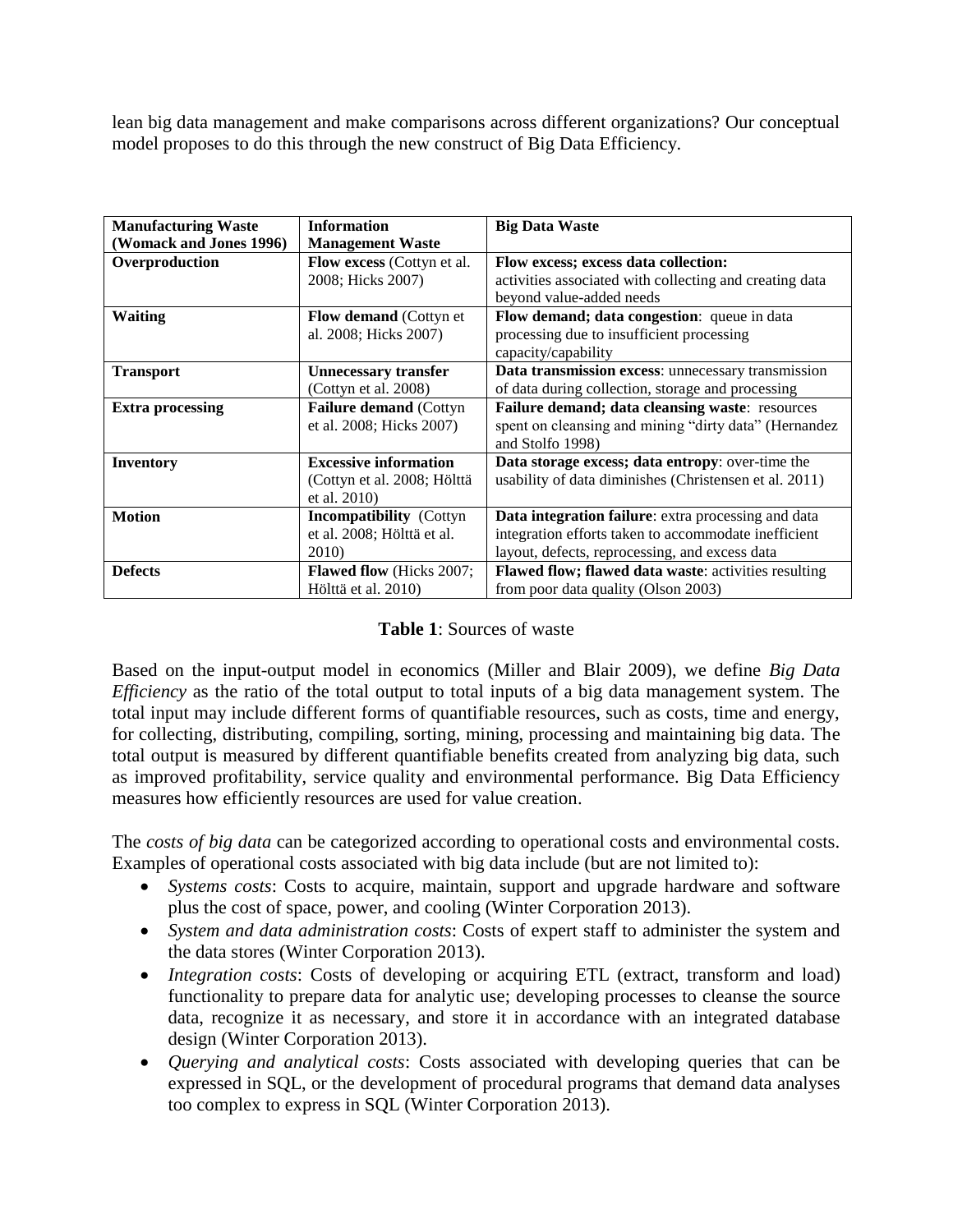*Application costs*: Costs of developing applications using data to support repeatable processes [\(Winter Corporation 2013\)](#page-7-3), such as demand-side management.

There are also important environmental costs, deriving primarily from the energy consumption related to the operational costs of big data. Energy and environmental costs for powering the internet, servers, data centers, and other IT devices and infrastructures to collect, distribute, compile, store, mine, process and maintain big data [\(Coroama and Hilty 2014\)](#page-6-7) are commonly measured through energy consumption and carbon emissions.

Recently, there has been much hype around the *benefits of big data* to organizations, with some predicting up to 60% improvements in operating margins and enhanced competitive advantage [\(McGuire et al. 2012\)](#page-7-10). Improvements to operating efficiency result from greater and faster access to information to support organizational decision-making [\(Brynjolfsson and McAfee 2012\)](#page-6-2). Big data coming from GPS and mobile devices can also contribute to time and fuel savings [\(McGuire](#page-7-10)  [et al. 2012\)](#page-7-10). In the electricity sector, the big data is expected to transform the grid into a more reliable, affordable, efficient and environmentally benign supply system [\(Fox-Penner 2010\)](#page-6-8).

### *4. Methodology*

For this research, we propose to use data envelopment analysis (DEA). DEA is a nonparametric method for multi-objective performance evaluation through benchmarking [\(Charnes et al. 1978\)](#page-6-9). DEA is commonly used to measure and characterize how the limited resources (inputs) are utilized to achieve multiple objectives (outputs). As a nonparametric method, DEA has the advantage of uncovering the relationships among multiple objectives without the use of any explicit mathematical function. Another advantage of DEA is the capability to synchronize different input/output measurements on a consistent basis to avoid potential issues associated with scaling and different measurement units [\(Zhu and Cook 2013\)](#page-7-11).

Our research setting is the smart grid. Through the implementation of smart meters and advanced metering infrastructures (AMI), electricity service providers ("utilities") are entering the era big data. We will test our model in the context of the U.S. electrical utility sector, comprising over 3200 utilities. There are substantial variations among utilities in terms of size, ownership, geography and progress in implementing the smart grid, providing a rich research context. More practically, there is a readily-available and consistent data set from the U.S. Energy Information Administration (EIA). We focus on the utilities' implementation of AMI and their demand-side management (DSM) activities. To illustrate the operationalization of our constructs and to demonstrate the DEA methodology, we provide a simple example below.

### **5. A Numerical Example of Big Data Efficiency**

To determine Big Data Efficiency, we require measures for the inputs and outputs for each decision-making unit (utility). In this illustration, we include two measures for inputs: number of AMI devices and indirect costs associated with DSM. In the absence of knowing specific operational costs, the number of AMI devices provides a reasonable measure for system and data administration costs. Similarly, for environmental costs, the volume of electricity consumption is likely to increase with the number of AMI devices. There is no need to determine the actual environmental impact because we are concerned with the relationship (efficiency), rather than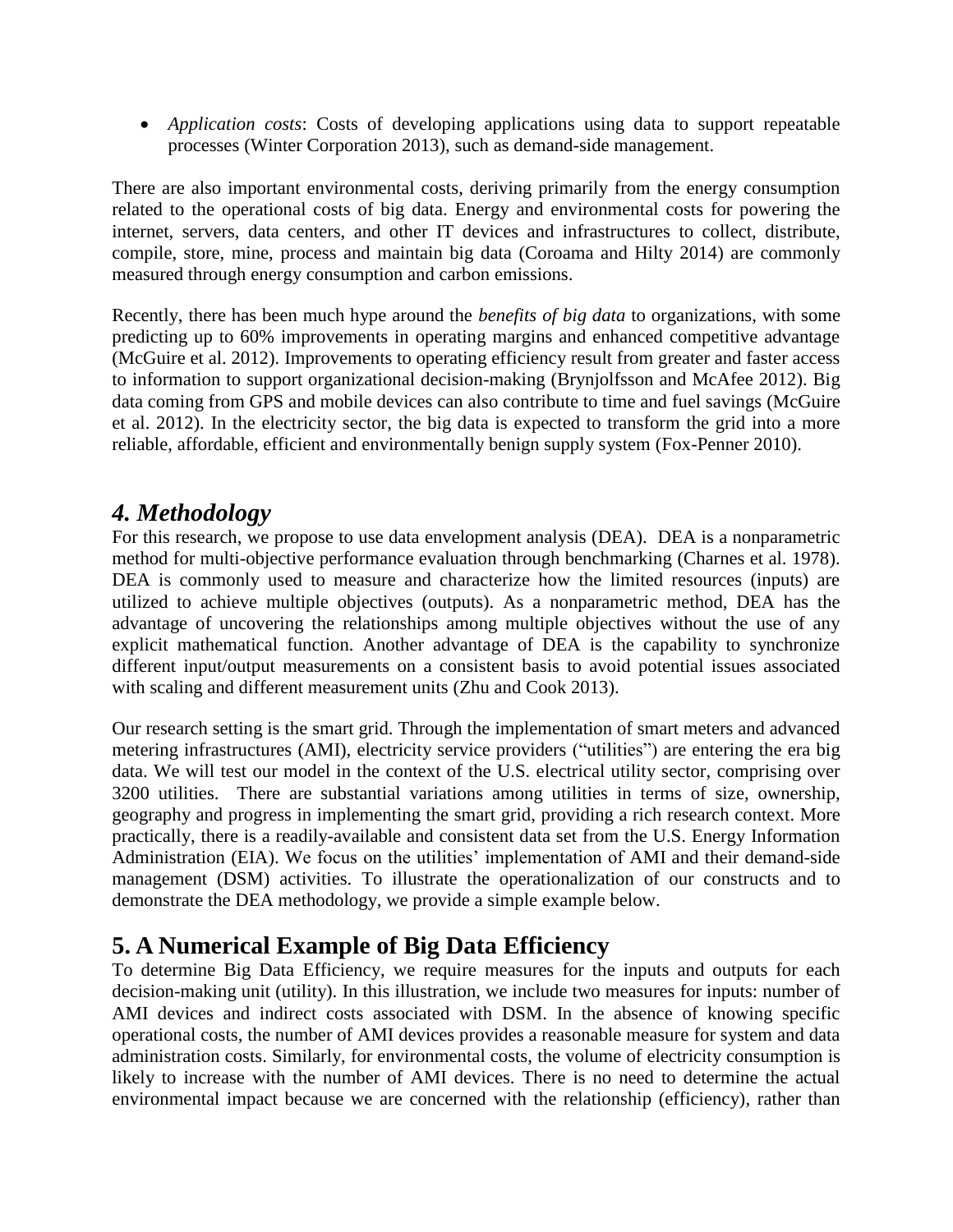absolute levels. The second input variable is the indirect costs of utilities' DSM programs. According to the EIA, these costs are attributable to cost categories such as administration, monitoring and evaluation. Although this measure includes indirect costs which may not relate specifically to big data, it represents a reasonable proxy for application-type costs associated big data. For the outputs, we include two performance measures: energy efficiency effects of DSM programs; and load balancing as measured by actual reductions in annual peak load achieved by consumers participating in DSM programs [\(Energy Information Association 2011\)](#page-6-10).

As our data extraction and compilation is not completed, we used a small sample of 10 hypothetical utilities. All input and output values were randomly generated based on the average values across relevant utilities in the 2010 EIA Annual Electric Power Industry Report. The CRS (Constant Returns to Scale) Multiplier Model of DEA was used in the analysis. The inputs, outputs and the Big Data Efficiency scores are shown in Table 2.

From this illustration we can highlight certain key results. First, we consider Utility 9 which has the lowest efficiency score of 0.36169. This case may present a typical example of overinvestment in big data with high operational costs (high costs for powering a large number of AMI units) which cannot be justified by the relatively low outputs (especially energy efficiency).

Alternatively, we find Utilities 3, 4, 7, 8, and 10 all of which have big data efficiency scores of 100%. A utility with 100% efficiency represents a decision making unit with the best performance along a particular direction (i.e., a particular combination of inputs and outputs) in the multi-dimensional space. The efficient units (with 100% efficiency) form the so-called 'bestpractice frontier' in the multi-dimensional space. Thus, these cases are examples of efficient units which achieve the best performances in energy efficiency and/or load balance with mostly low to moderate levels of investments on inputs.

|                  | <b>Inputs</b>        |                  | Output                   |                     |                   |
|------------------|----------------------|------------------|--------------------------|---------------------|-------------------|
|                  | <b>Indirect Cost</b> | <b>AMI Units</b> | <b>Energy Efficiency</b> | <b>Load Balance</b> | <b>Efficiency</b> |
| <b>Utility 1</b> | 58 442 000           | 98 106           | 12 123                   | 6 1 1 8             | 0.72768           |
| Utility 2        | 58 776 858           | 141 756          | 15 878                   | 5981                | 0.75995           |
| <b>Utility 3</b> | 37 413 630           | 102 055          | 13 9 8 7                 | 8 8 4 4             | 1.00000           |
| <b>Utility 4</b> | 75 578 196           | 58 796           | 16 559                   | 3468                | 1.00000           |
| Utility 5        | 43 815 236           | 105 084          | 6 1 1 0                  | 3 2 0 9             | 0.39314           |
| Utility 6        | 75 151 826           | 116862           | 14 635                   | 4 4 2 3             | 0.67245           |
| <b>Utility 7</b> | 31 713 243           | 139 462          | 13 961                   | 3 7 3 4             | 1.00000           |
| Utility 8        | 32 090 938           | 65 7 19          | 10 728                   | 4 601               | 1.00000           |
| Utility 9        | 76 720 925           | 142 098          | 6434                     | 6 6 9 8             | 0.36169           |
| Utility 10       | 29 770 352           | 66 613           | 8 2 4 8                  | 8 7 2 4             | 1.00000           |

**Table 2**: Numerical Example of DEA Analysis

### *6. Conclusion*

In this paper, we propose that Big data Efficiency can be used as an integrated measurement of the costs and benefits in Lean Big Data Management. This integrated model and measure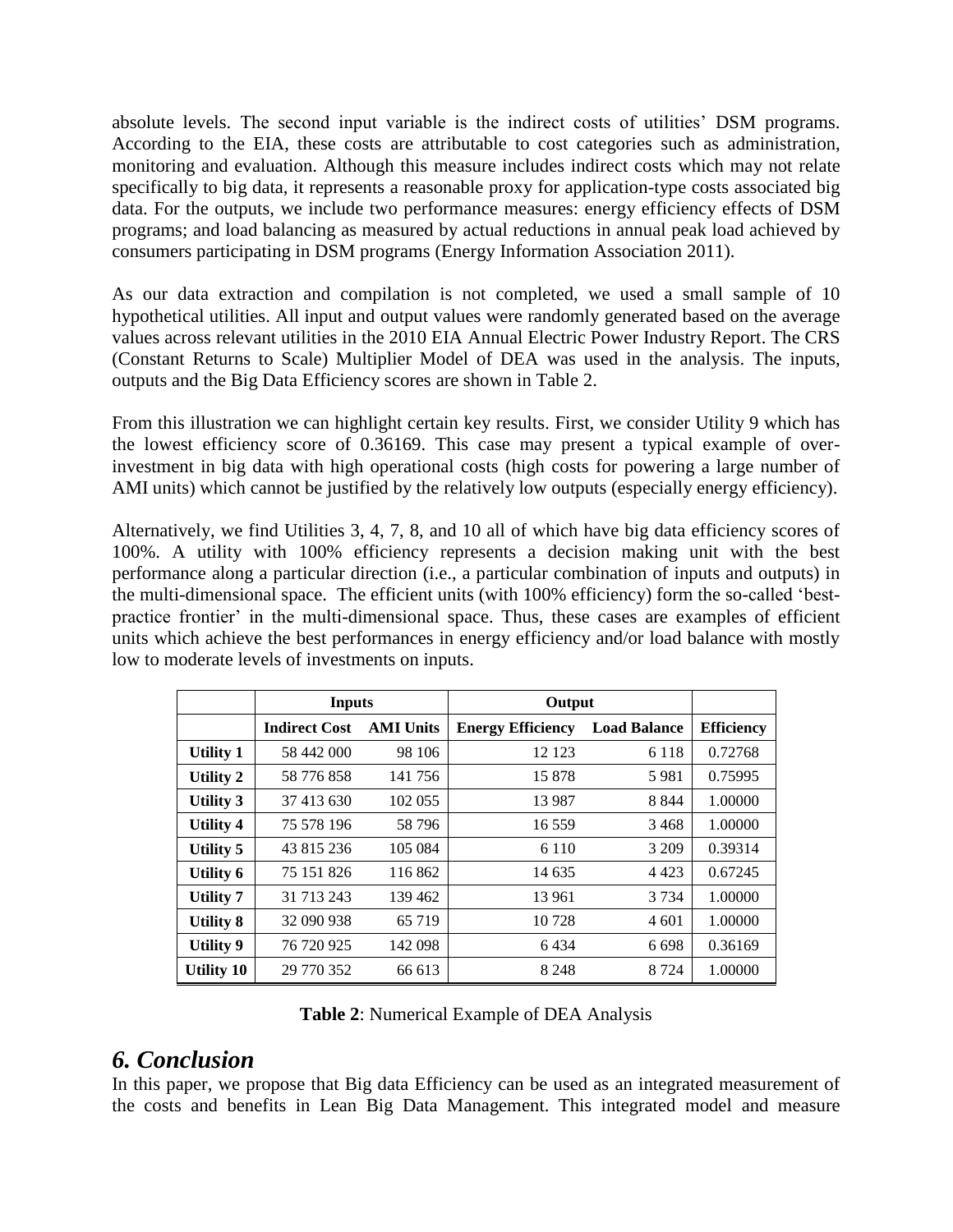represent a main contribution of this work to the literature. To date, there has been limited research of lean management in the context of information systems [\(Bortolotti and Romano](#page-6-11)  [2012\)](#page-6-11), yet we believe the integration of lean with IS provides a fruitful new avenue for considering the performance of data-intensive IS solutions.

Our work also has important implications for practice. First, Big Data Efficiency can be achieved when any data or data management activities that deviate from the true analytical needs are considered information waste and should be eliminated. By reducing big data wastes, the financial and environmental performance of organizations should improve. Second, we suggest Lean Big Data Management can be realized with a pull-based system [\(Cottyn et al. 2008\)](#page-6-4) in which data collection is driven by the true analytical needs of data consumers. Current models for big data tend to rely on push-based systems [\(Franks 2012\)](#page-6-12). There has been initial consideration of more efficient pull-based systems for the electricity sector [\(Tsigkas 2011\)](#page-7-12) and our work suggests continued efforts in this area may be worthwhile.

#### *References*

- <span id="page-6-3"></span>Ambrosio, R. (2011) "Managing the Information Glut." Retrieved May 13, 2011, from <http://www.environmentalleader.com/2011/05/12/managing-the-information-glut/>
- <span id="page-6-11"></span>Bortolotti, T. and P. Romano. (2012) "'Lean First, Then Automate': A Framework for Process Improvement in Pure Service Companies. A Case Study," *Production Planning & Control: The Management of Operations* (23)7, pp. 513-522.
- <span id="page-6-2"></span>Brynjolfsson, E. and A.P. McAfee. (2012) "Winning the Race with Ever-Smarter Machines," *MIT Sloan Management Review* (53)2, pp. 53-60.
- <span id="page-6-9"></span>Charnes, A., W.W. Cooper and E. Rhodes. (1978) "Measuring the Efficiency of Decision Making Units," *European Journal of Operational Research* (2), pp. 429-444.
- <span id="page-6-6"></span>Christensen, S.W., C.C. Brandt and M.K. McCraken. (2011) "Importance of Data Management in a Long-Term Biological Monitoring Program," *Environmental Management* (47), pp. 1112-1124.
- <span id="page-6-7"></span>Coroama, V.C. and L.M. Hilty. (2014) "Assessing Internet Energy Intensity: A Review of Methods and Results," *Environmental Impact Assessment Review* (45), pp. 63-68.
- <span id="page-6-4"></span>Cottyn, J., K. Stockman and H. Van Landegnhem. (2008). "The Complementarity of Lean Thinking and the ISA 95 Standard," in: *WBF 2008 European Conference*. Barcelona, Spain: pp. 1-8.
- <span id="page-6-1"></span>Daim, T., J. Justice, M. Krampits and M. Letts. (2009) "Data Center Metrics: An Energy Efficiency Model for Information Technology Managers," *Management of Environmental Quality: An International Journal* (20)6, pp. 712-731.
- <span id="page-6-0"></span>Davenport, T.H., P. Barth and R. Bean. (2012) "How 'Big Data' Is Different," *MIT Sloan Management Review* (54)1, pp. 43-46.
- <span id="page-6-10"></span>Energy Information Association. (2011). "Annual Electric Power Industry Report Instructions." Energy Information Association.
- <span id="page-6-8"></span>Fox-Penner, P. (2010) *Smart Power: Climate Change, the Smart Grid, and the Future of Electric Utilities*. Washington, DC: Island Press.
- <span id="page-6-12"></span>Franks, B. (2012) *Taming the Big Data Tidal Wave*. Hoboken, NJ: John Wiley & Sons, Inc.
- <span id="page-6-5"></span>Hernandez, M.A. and S.J. Stolfo. (1998) "Real-World Data Is Dirty: Data Cleansing and the Merge/Purge Problem," *Data Mining and Knowledge Discovery* (2)9, pp. 9-37.